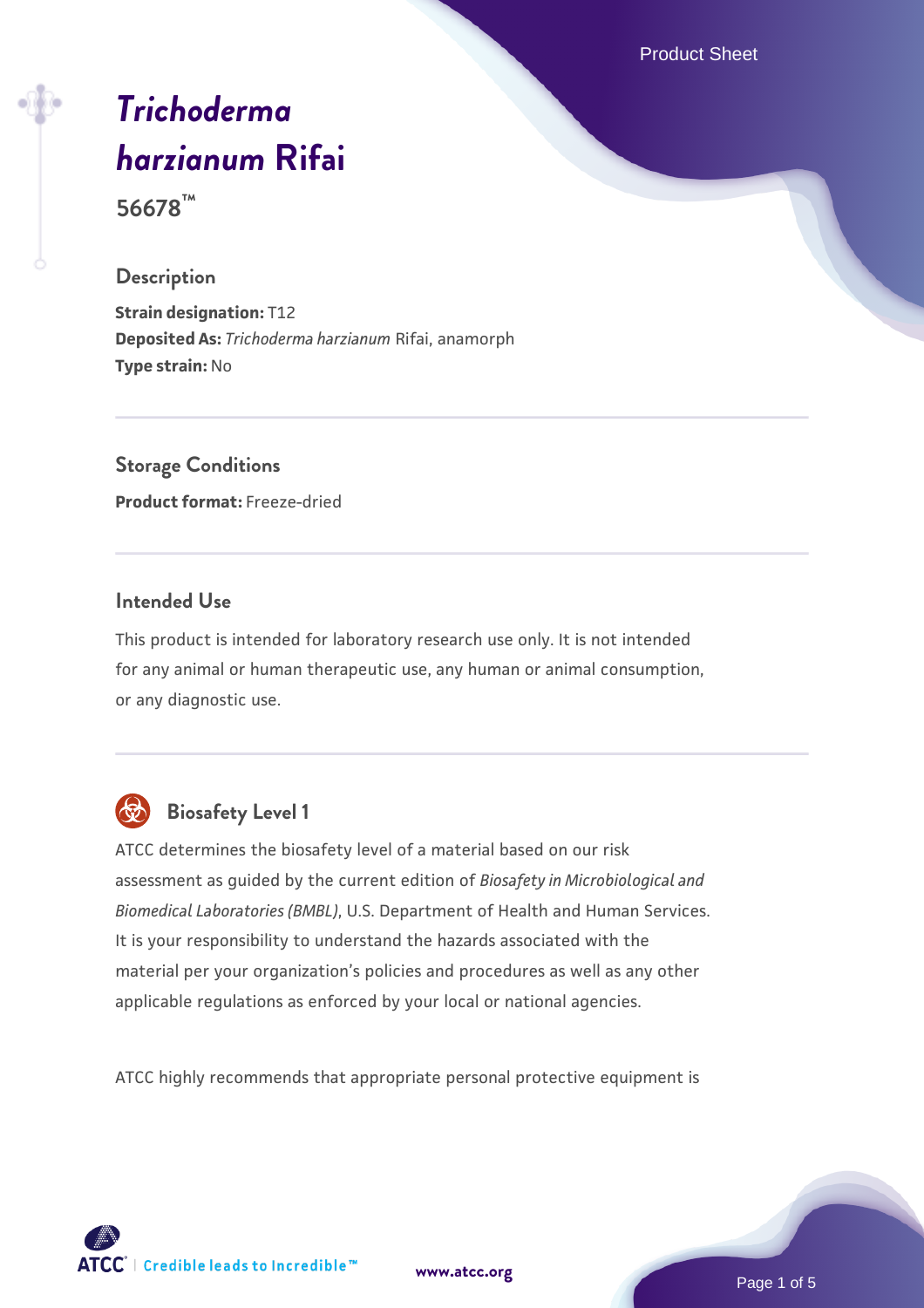always used when handling vials. For cultures that require storage in liquid nitrogen, it is important to note that some vials may leak when submersed in liquid nitrogen and will slowly fill with liquid nitrogen. Upon thawing, the conversion of the liquid nitrogen back to its gas phase may result in the vial exploding or blowing off its cap with dangerous force creating flying debris. Unless necessary, ATCC recommends that these cultures be stored in the vapor phase of liquid nitrogen rather than submersed in liquid nitrogen.

# **Certificate of Analysis**

For batch-specific test results, refer to the applicable certificate of analysis that can be found at www.atcc.org.

#### **Growth Conditions**

**Medium:**  [ATCC Medium 336: Potato dextrose agar \(PDA\)](https://www.atcc.org/-/media/product-assets/documents/microbial-media-formulations/3/3/6/atcc-medium-336.pdf?rev=d9160ad44d934cd8b65175461abbf3b9) **Temperature:** 25°C

# **Handling Procedures**

1. Open vial according to enclosed instructions.

2. From a single test tube of **sterile distilled water** (5 to 6 ml), withdraw approximately 0.5 to 1.0 ml with a sterile pipette and apply directly to the pellet. Stir to form a suspension.

3. Aseptically transfer the suspension back into the test tube of sterile distilled water.



**[www.atcc.org](http://www.atcc.org)**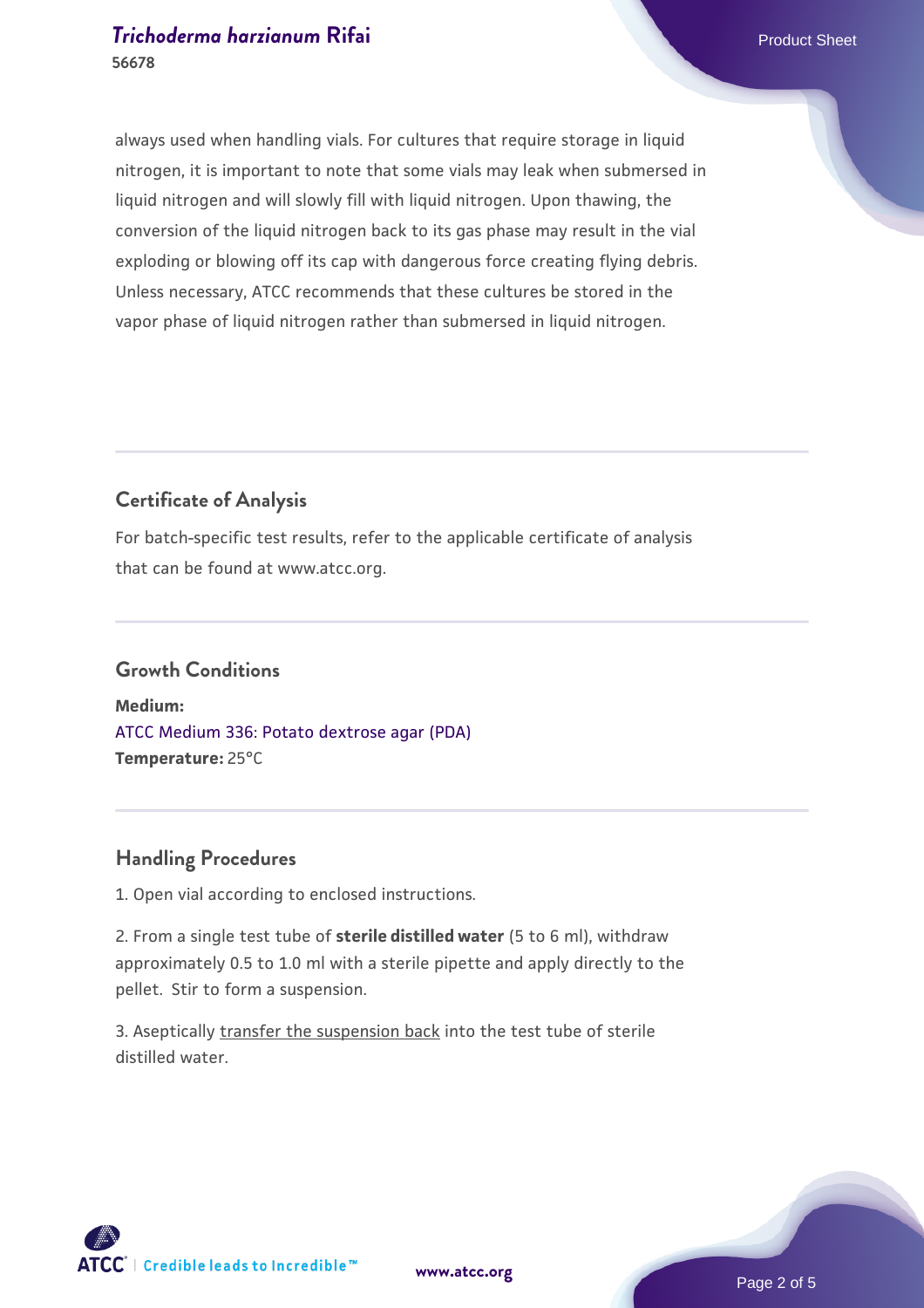4. Let the test tube sit at room temperature (25°C) undisturbed for **at least 2 hours**; overnight rehydration is recommended.

5. Mix the suspension well. Use several drops to inoculate recommended solid or liquid medium.

6. Incubate cultures at recommended temperature.

#### **Material Citation**

If use of this material results in a scientific publication, please cite the material in the following manner: *Trichoderma harzianum* Rifai (ATCC 56678)

#### **References**

References and other information relating to this material are available at www.atcc.org.

#### **Warranty**

The product is provided 'AS IS' and the viability of ATCC<sup>®</sup> products is warranted for 30 days from the date of shipment, provided that the customer has stored and handled the product according to the information included on the product information sheet, website, and Certificate of Analysis. For living cultures, ATCC lists the media formulation and reagents that have been found to be effective for the product. While other unspecified media and reagents may also produce satisfactory results, a change in the ATCC and/or depositor-recommended protocols may affect the recovery, growth, and/or function of the product. If an alternative medium formulation or reagent is used, the ATCC warranty for viability is no longer valid. Except as expressly set forth herein, no other warranties of any kind are provided, express or implied, including, but not limited to, any implied



**[www.atcc.org](http://www.atcc.org)**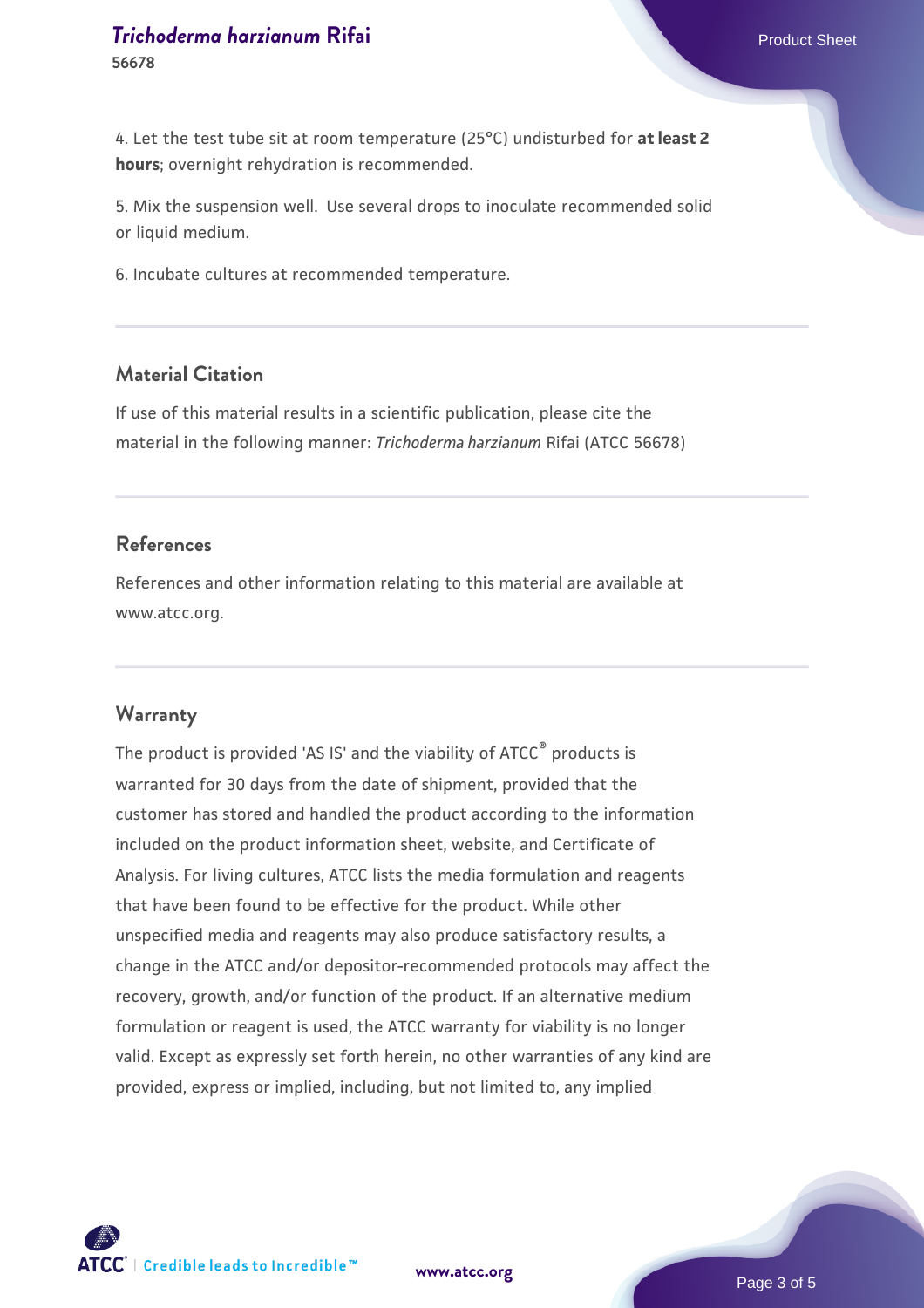warranties of merchantability, fitness for a particular purpose, manufacture according to cGMP standards, typicality, safety, accuracy, and/or noninfringement.

#### **Disclaimers**

This product is intended for laboratory research use only. It is not intended for any animal or human therapeutic use, any human or animal consumption, or any diagnostic use. Any proposed commercial use is prohibited without a license from ATCC.

While ATCC uses reasonable efforts to include accurate and up-to-date information on this product sheet, ATCC makes no warranties or representations as to its accuracy. Citations from scientific literature and patents are provided for informational purposes only. ATCC does not warrant that such information has been confirmed to be accurate or complete and the customer bears the sole responsibility of confirming the accuracy and completeness of any such information.

This product is sent on the condition that the customer is responsible for and assumes all risk and responsibility in connection with the receipt, handling, storage, disposal, and use of the ATCC product including without limitation taking all appropriate safety and handling precautions to minimize health or environmental risk. As a condition of receiving the material, the customer agrees that any activity undertaken with the ATCC product and any progeny or modifications will be conducted in compliance with all applicable laws, regulations, and guidelines. This product is provided 'AS IS' with no representations or warranties whatsoever except as expressly set forth herein and in no event shall ATCC, its parents, subsidiaries, directors, officers, agents, employees, assigns, successors, and affiliates be liable for indirect, special, incidental, or consequential damages of any kind in connection with or arising out of the customer's use of the product. While reasonable effort is made to ensure authenticity and reliability of materials on deposit, ATCC is not liable for damages arising from the misidentification or misrepresentation of such materials.



**[www.atcc.org](http://www.atcc.org)**

Page 4 of 5